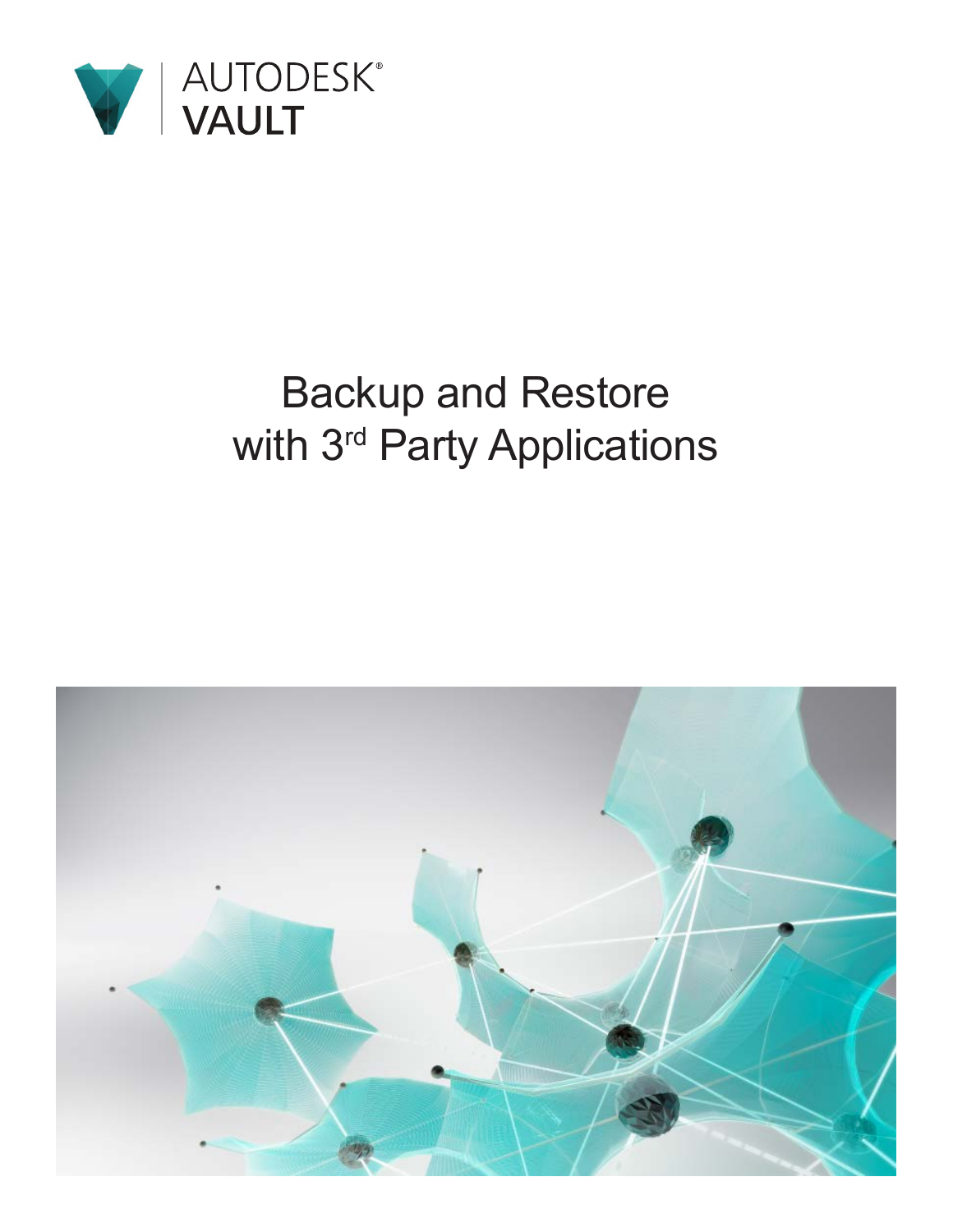# Contents

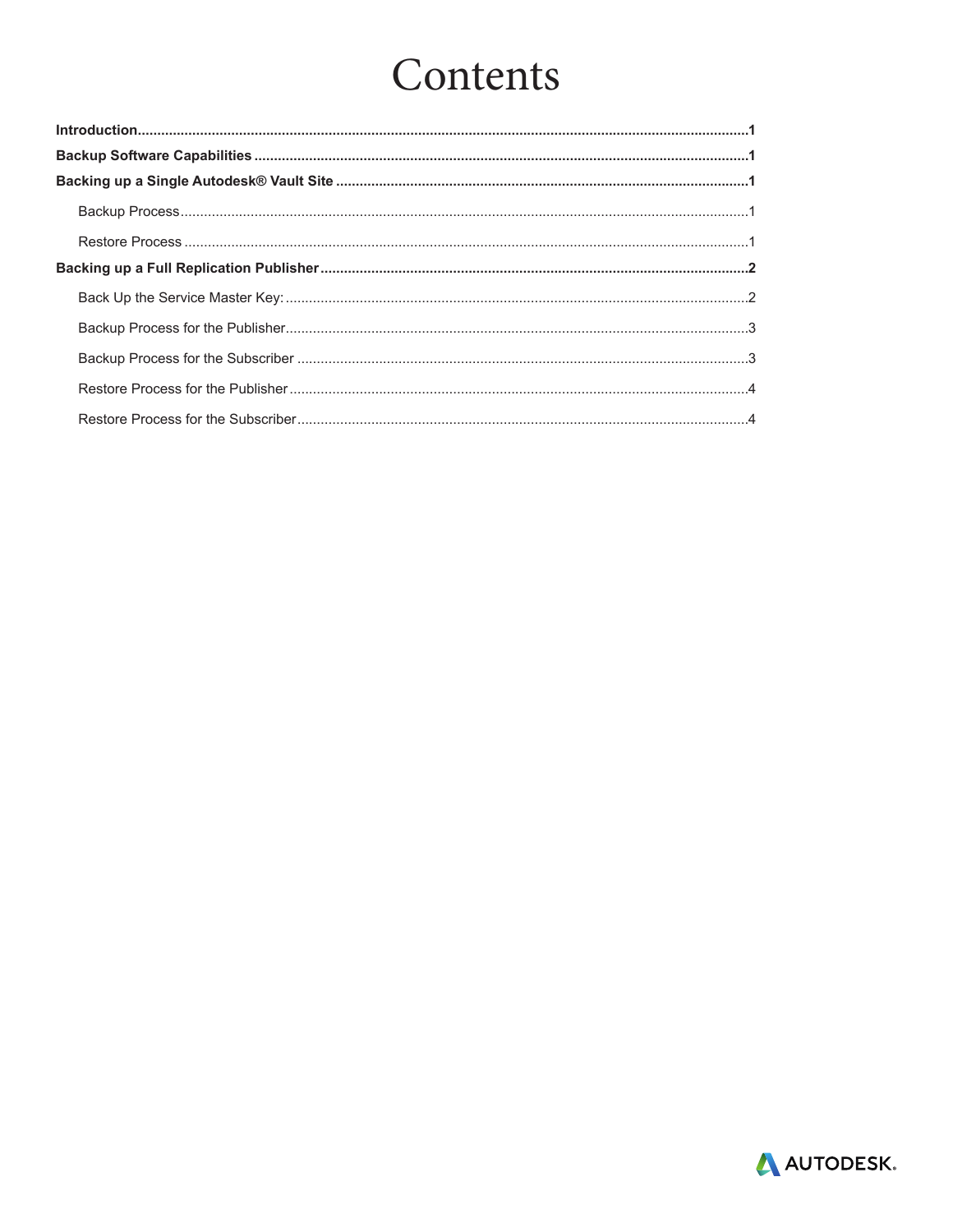## <span id="page-2-0"></span>**Introduction**

This guide demonstrates how to use a 3<sup>rd</sup> party solution to backup and restore Autodesk<sup>®</sup> Vault.

## **Backup Software Capabilities**

The software used for backup should have the following capabilities:

- A SQL server backup agent for backing up and restoring the databases.
- Ability to restore the SQL Master and MSDB databases.
- Ability to verify the backed up database or file.
- Ability to work within a replicated SQL server environment.
- Ability to send e-mail alerts to administrators in the event of a backup failure. (This is a suggestion, not a requirement).
- Ability to back up and restore the databases and file store with security settings.

## **Backing up a Single Autodesk Vault Site**

### **Backup Process**

For a successful backup, the following must be backed up:

- 1. All vault databases: KnowledgeVaultMaster, vaults and libraries.
- 2. All vault file stores. The file store folder is found at: C:\ProgramData\Autodesk\VaultServer\Filestore on Windows 7, Windows 8,Windows 2008 Server and Windows 2012 Server.

**Note**: Each vault could have a unique file store location. You can find the location by selecting each vault in the Vault server Console.

Configure your backup software to back up the databases first then backup the file store immediately afterwards. This sequence will help keep the database information consistent with the files being backed up.

**Optional**: You may want to backup the Connectivity.ADMSConsole.exe.config and web.config files. These files store unique settings that may not be stored in the vault databases. The files can be found in the following locations:

Connectivity.ADMSConsole.exe.config - <install path>\ADMS [Edition] 20XX

Web.config - <install path>\ ADMS [Edition] 20XX\Server\Web\Services

## **Restore Process**

A restore should be perform on a computer with the same name as the original computer.

For a successful restore, perform the following:

- 1. Install the Autodesk Vault server software.
- 2. Install of the hot fixes and/or services packs that were installed on the original server.
- 3. Restore the databases.
- 4. Restore the file stores in there original file store location.

Note: The KnowledgeVaultMaster database must be restored whenever you perform a restore of a vault. It is not recommended to restore a vault database without restoring the KnowledgeVaultMaster that was backed up with it on the same date.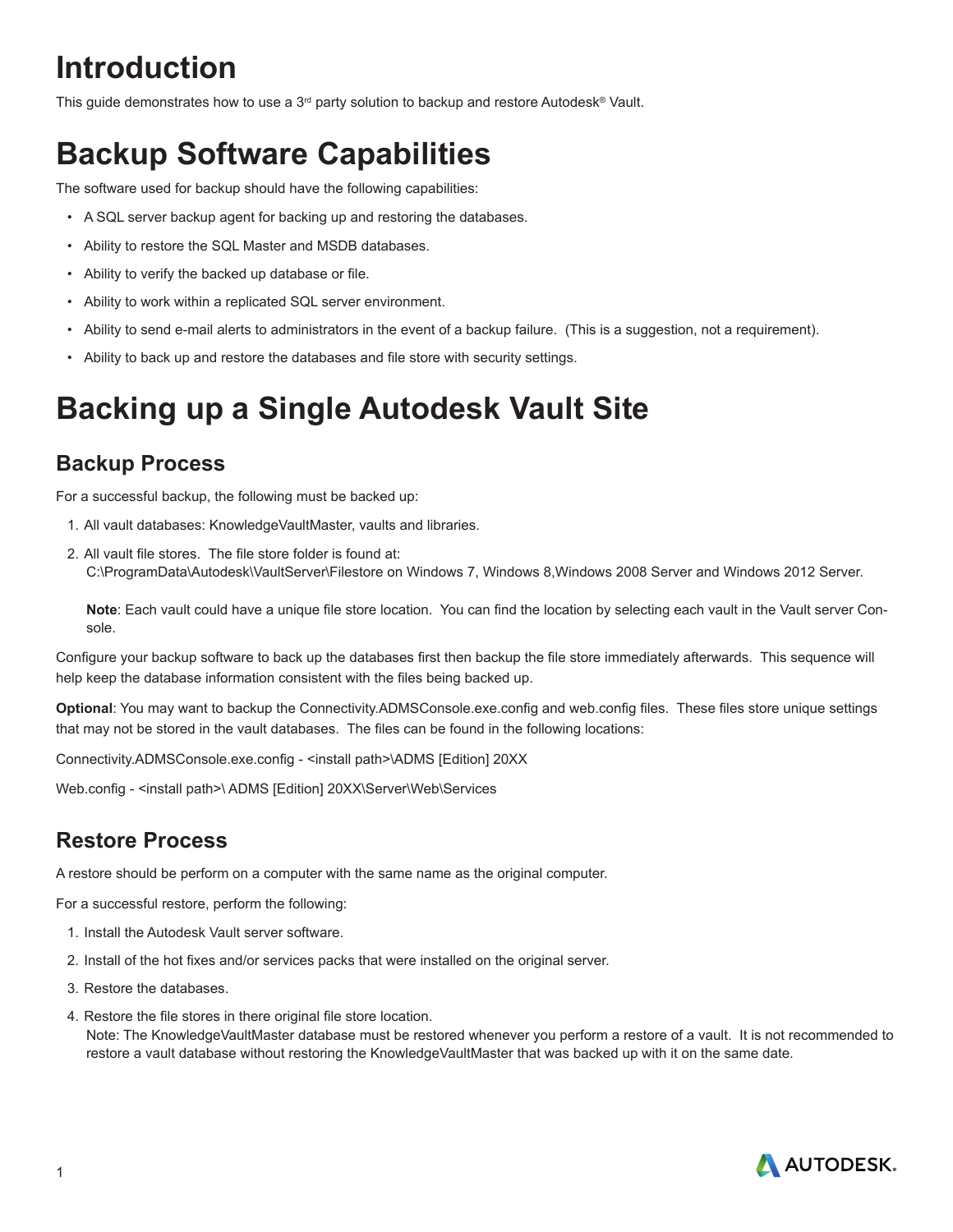<span id="page-3-0"></span>Post Recover Steps:

- 1. Once all databases and the file stores have been restored, start the ADMS Console to verify all databases can be seen. If any databases need to be migrated, a migration dialog will appear and you should migrate the database.
- 2. With the ADMS Console closed, open a command prompt window.
- 3. Navigate to <installdir>\Autodesk\ADMS [Edition] 20XX\ADMS Console directory.
- 4. At the prompt type: Connectivity.ADMSConsole.exe -VUusername -VPpassword -Ovalidatefilestore This command runs a validation on the file store and databases This will validate all of the files in the database against the files in the file store. If any files are missing, a dialog will appear with a list of missing files. This list will also be written to the ADMS server log. To see if the command is still running, open the Windows Task Manager and look for Connectivity.ADMSConsole.exe in the Processes tab.
- 5. If any files are missing, you can look at previous recovery points and restore the necessary files.

**Note**: If the single site is a remote file replication site only, you can use the same back up instructions above skipping the steps that involve backing up and restoring the databases. When you install the server software, install using the remote SQL option and point to the existing SQL server.

## **Backing up a Full Replication Publisher**

In a full replication configuration it is important to back up the publisher's vault databases as well as two of the Microsoft® SQL system databases. This section explains everything needed to perform a proper backup on the Publisher server.

#### **Replication Configuration:**

It is recommended that you use the following configuration to make it easier to restore a replicated environment.

- 1. An Active Directory user account should be used for all replication credentials.
- 2. All servers participating in the replication configuration should be in the same domain or in trusted domains.
- 3. Run the Microsoft SQL Service under a domain user account.
- 4. Create a script to back up the SQL Service Master Key.

### **Back Up the Service Master Key:**

The service master key is the root of the encryption hierarchy in SQL Server. It should be backed up and stored in a secure, off-site location. Creating this backup should be one of the first administrative actions performed on the server.

BACKUP SERVICE MASTER KEY (Transact-SQL)

• Exports the service master key.

Transact-SQL Syntax Conventions

• BACKUP SERVICE MASTER KEY TO FILE = path\_to\_file ENCRYPTION BY PASSWORD = password

#### Arguments

• FILE = path to file

Specifies the complete path, including file name, to the file to which the service master key will be exported. This may be a local path or a UNC path to a network location

• PASSWORD = password

Is the password used to encrypt the service master key in the backup file. This password is subject to complexity checks. For more information, see Password Policy.

#### Remarks

• The service master key should be backed up and stored in a secure, off-site location. Creating this backup should be one of the first administrative actions performed on the server.

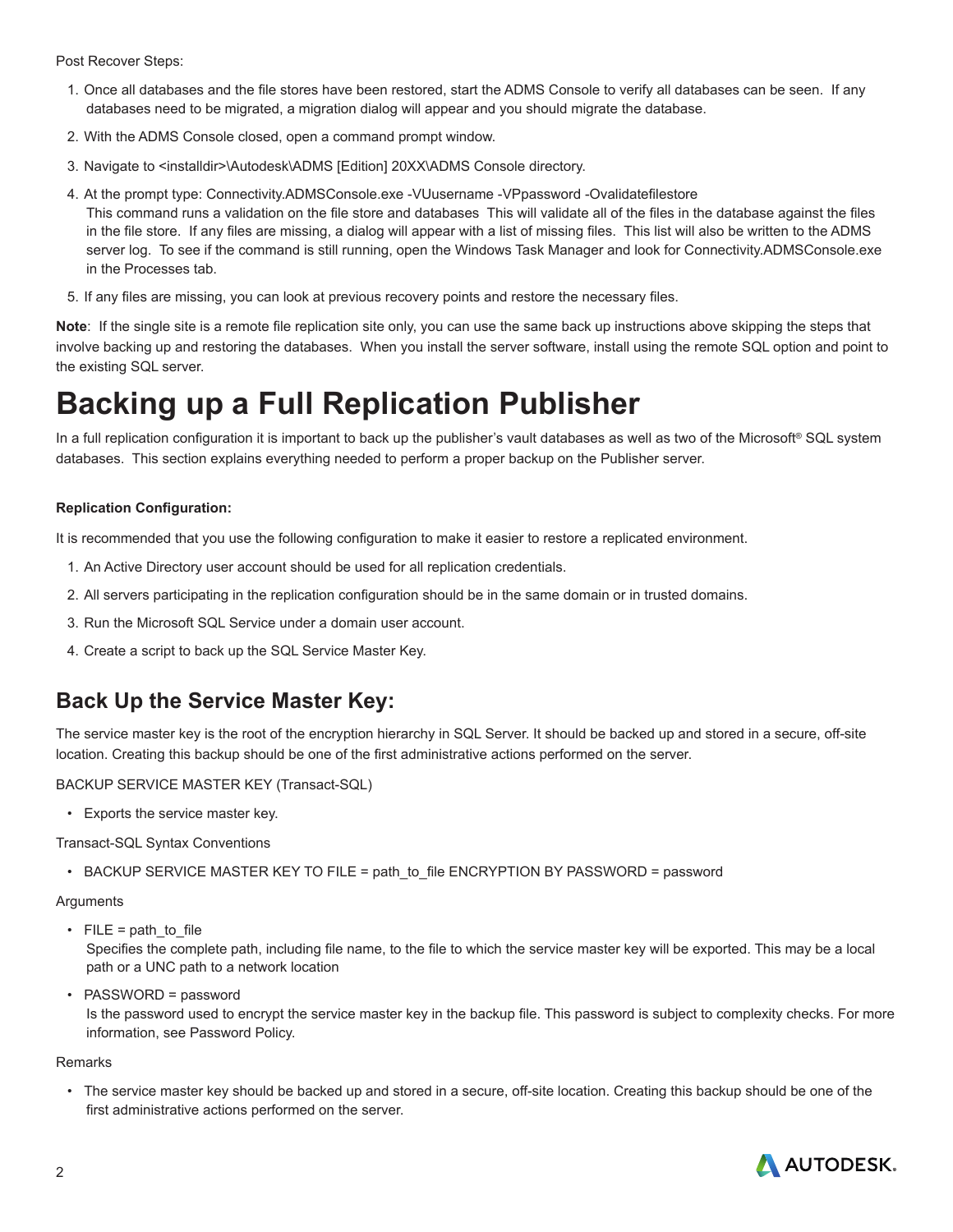#### <span id="page-4-0"></span>Permissions

• Requires CONTROL SERVER permission on the server.

#### Examples

In the following example, the service master key is backed up to a file.

• BACKUP SERVICE MASTER KEY TO FILE = 'c:\temp\_backups\keys\service\_master\_key' ENCRYPTION BY PASSWORD = '3dH85Hhk003GHk2597gheij4';

The service master key should be backed up on a regular basis. You will need to create a Windows Task scheduled on a regular basis to accomplish this.

### **Backup Process for the Publisher**

For a successful back up, the following will need to be backed up:

- 1. All vault databases. Knowledgevaultmaster, vaults and libraries.
- 2. The distribution database named AutodeskReplication.
- 3. The SQL Master and MSDB databases.
- 4. All vault file stores. The file store folder is found at: C:\ProgramData\Autodesk\VaultServer\Filestore

Note: Each vault could have a unique file store location. You can find the location by selecting each vault in the Vault server Console.

- 5. The SQL Master Key.
- 6. The folder where the SQL replication snap shots are located.

**Optional**: You may want to backup the Connectivity.ADMSConsole.exe.config and web.config files. These files store unique settings that may not be stored in the vault databases. The files can be found in the following locations:

Connectivity.ADMSConsole.exe.config - <install path>\ADMS [Edition] 20XX\ADMS Console

Web.config - <install path>\ ADMS [Edition] 20XX\Server\Web\Services

## **Backup Process for the Subscriber**

For a successful back up, the following will need to be backed up:

- 1. All vault databases. Knowledgevaultmaster, vaults and libraries.
- 2. The SQL Master and MSDB databases.
- 3. All vault file stores. The file store folder is found at C:\ProgramData\Autodesk\VaultServer\Filestore by default.
- 4. The SQL Master Key.

**Optional**: You may want to backup the Connectivity.ADMSConsole.exe.config and web.config files. These files store unique settings that may not be stored in the vault databases. The files can be found in the following locations:

Connectivity.ADMSConsole.exe.config - <install path>\ADMS [Edition] 20XX\ADMS Console

Web.config - <install path>\ ADMS [Edition] 20XX\Server\Web\Services

**Note**: Each site should backup there file store folders regularly. This is very important if you are not replicating the entire file store to a single backup location.

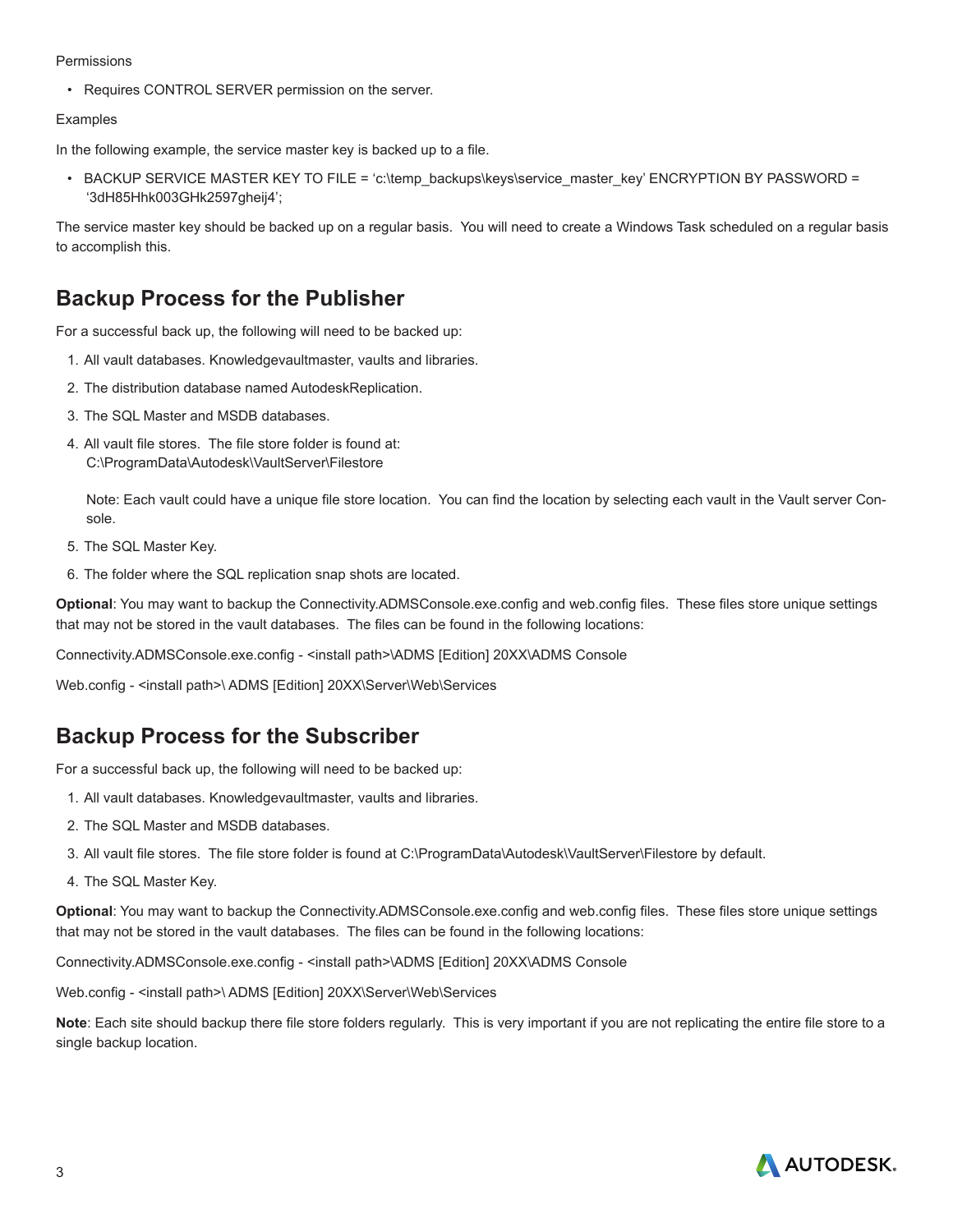## <span id="page-5-0"></span>**Restore Process for the Publisher**

A restore must be perform on a computer with the same name as the original computer. The new computer must have the same SQL Server edition as the original computer. The new computer must have all of the system and SQL service packs and hot fixes that were applied to the original computer.

- 1. Restore the SQL MSDB and Master databases.
- 2. Restore the AutodeskReplication, KnowledgeVaultMaster and each vault and library database.
- 3. Restore the file stores in there original file store location. Note: The KnowledgeVaultMaster database must be restored whenever you perform a restore of a vault. It is not recommended to restore a vault database without restoring the KnowledgeVaultMaster that was backed up with it on the same date.
- 4. Create the shared folder for the SQL replication snapshots. Apply all user security on the folder and share it.
- 5. Restore the files and sub-folders for the SQL replication snapshots folder.

#### **Post Recover Steps:**

- 1. Once all databases and the file stores have been restored, start the ADMS Console to verify all databases can be seen. If any databases need to be migrated, a migration dialog will appear and you should migrate the database.
- 2. With the ADMS Console closed, open a command prompt window.
- 3. Navigate to <installdir>\Autodesk\ADMS 20XX\ADMS Console directory.
- 4. At the prompt type: Connectivity.ADMSConsole.exe -VUusername -VPpassword -Ovalidatefilestore This command runs a validation on the file store and databases. This will validate all of the files recorded in the database against the files in the file store. If any files are missing, a dialog will appear with a list of missing files. This list will also be written to in the server's console log. To see if the command is still running, open the Windows Task Manager and look for Connectivity.ADMS-Console.exe in the Processes tab.
- 5. If any files are missing, you can look at previous backup and restore the necessary files.